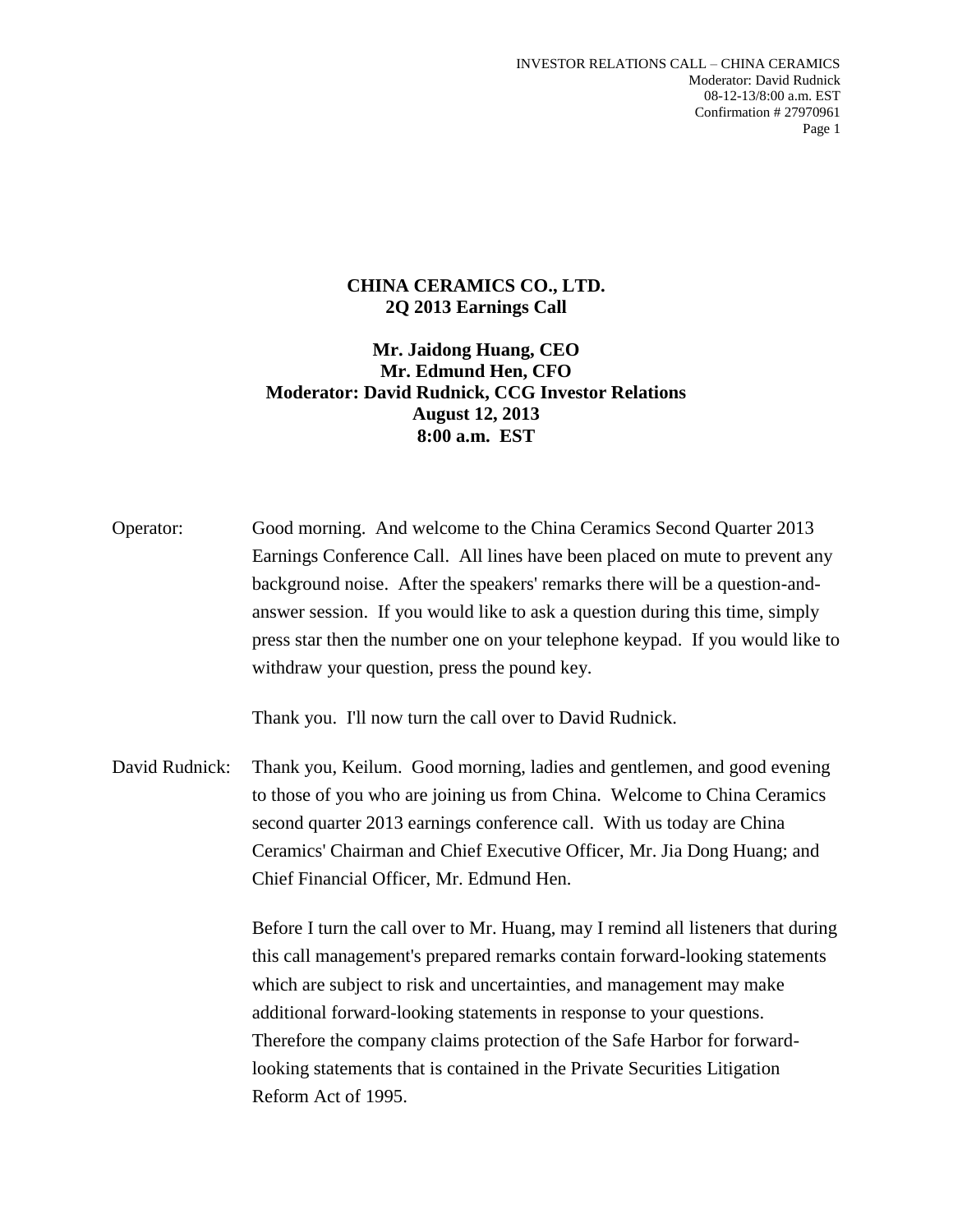Actual results may differ from those discussed today. Refer to more detailed discussion of the risks and uncertainties with the company's filings with the Securities and Exchange Commission. In addition, any projections as the company's future performance represent management's estimates as of today, August 12, 2013. China Ceramics assumes no obligation to update these projections in the future as market conditions changed.

To supplement its financial results presented in accordance with IFRS, management may make reference to certain non-GAAP financial measures, which the company believes provide additional information to understand the company's performance. As statement reconciling any non-GAAP measures to nearest GAAP equivalents can be found in the earnings press release issued earlier today.

And now, it is my pleasure to turn the call over to China Ceramics, Chairman and CEO, Mr. Jia Dong Huang; and China Ceramics, CFO, Mr. Edmund Hen. CCG's Gabrielle Zhou will be translating for Mr. Huang. Mr. Huang, you may proceed.

Jia Dong Huang: Thank you, David. On behalf of the company, I would like to welcome everyone to our second quarter 2013 earnings conference call. We are pleased to report improved financial performance for the second quarter of 2013 in line with our expectation of a rebound in the real estate infrastructure and construction sectors market environment.

> The quarter saw improved sale volume of our ceramic tiles and a rising average selling price relative to the first quarter which resulted in stronger sequential revenue and net earnings. On a quarter-to-quarter sequential basis revenue was up 49 percent, gross profit was up 332 percent and EBITDA was over 150 percent.

> While our pricing has begun to improve, business activity is still significantly slower relative to the year ago comparative quarter. For the second half of 2013, we see room for a further return to the more normalized market environment of a year ago and continued strengthened financial results for the company as the recovery in our sector's fundamentals develops additional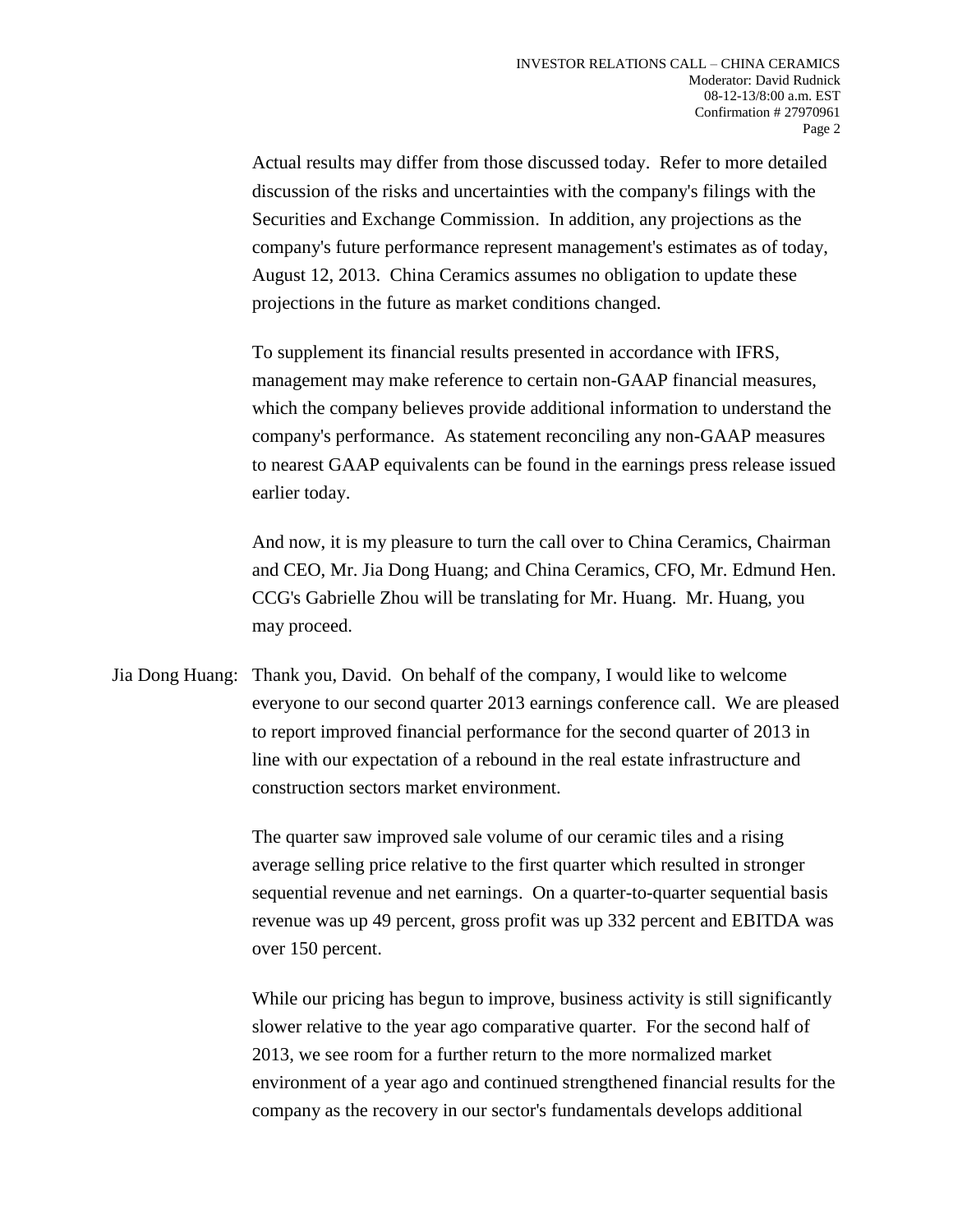traction. We believe that we have taken the appropriate steps to retain our competitive positioning and are well poised for a turnaround in the market.

In the second quarter, we maintained a reduced utilization of existing operating plant capacity in order to adjust to the market environment and lower our operating costs. We are currently utilizing plant protection facilities capable of producing 28 million square meters of ceramic tiles per year, an increase from the annual production capability of 20 million square meters utilized from the first quarter.

We are being conservative as to when to deploy unused plant capacity and we bring additional capacity online as the market environment dictates. In addition to the improved market environment, we believe that our close relationships with our customers account for our volume and price increases in the second quarter and that our marketing will enable us to continue to penetrate Tier II and Tier III markets to generate stronger results in the quarters ahead.

The urbanization and demographic trends in China are a long-term phenomenon that we believe will lead to rising future demand for our products even as China's challenging real estate environment moderates over time. We continue to be strategically positioned as a producer of high-end ceramic tiles and we will continue to innovate and offer a superior product mix to our customers so as to sustain our competitive advantage.

With our pricing now pointing higher due to which the potential inflection point composing that towards higher, historical levels, we can now strive to optimize our mix to spur strategic sale of our better performing products and improve our margins. We continue to be well positioned in our industry and believe that our exceptional main brand recognition and state-of-the-art plants well position us for a further turnaround in the market.

With that, I would like to turnover the call to the company's Chief Financial Officer, Mr. Edmund Hen, who will discuss the company's final result in more detail. Thank you.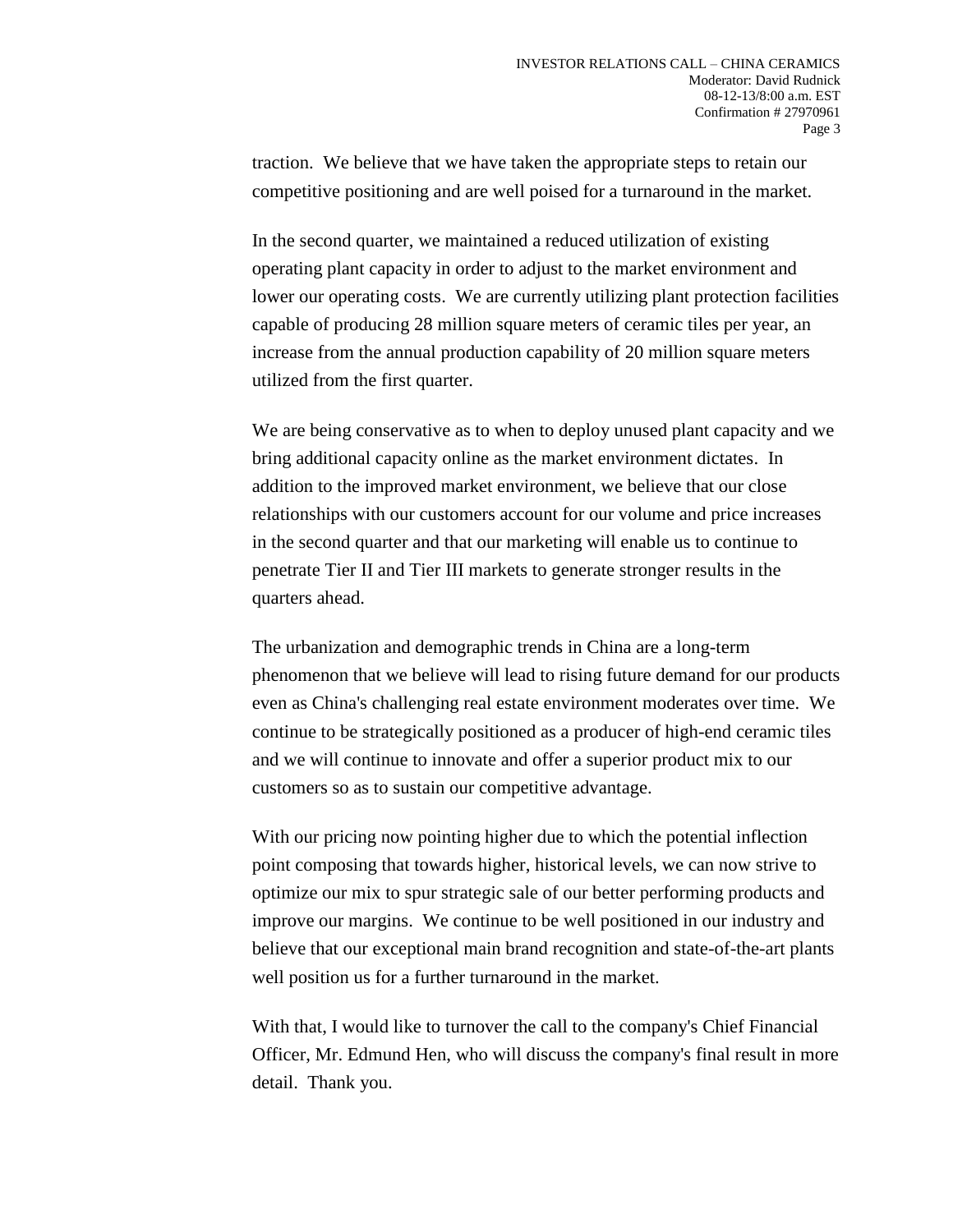Edmund Hen: Thank you, Mr. Huang. I will now move on to a more detailed discussion of our preliminary financial results for the second quarter June 30th, 2013.

> Our revenue for the second quarter end June 30, 2013 was RMB 222.7 million or \$36.1 million, an increase of 49.2 percent from the first quarter but down 49.5 percent from the second quarter of 2012. The sales volume of ceramic tiles in the second quarter was 8.3 million square meters, an increase of 36.2 percent relative to the downfall in our 6.1 million square meters in the first quarter but a 39 percent decrease from 13.6 million square meters in the yearago quarter.

The average selling price in the second quarter rose 9.4 percent to RMB 26.7 per square meter from the first quarter average selling price of RMB 24.4 per square meter but it still represented a 17.9 percent decrease from the average selling price of the comparable year-ago quarter. Though improved from the first quarter of 2013, the company attributes its reduced sales volume to the continuous challenging business conditions in China's real estate and construction sector.

Gross profit for the second quarter of 2013 was RMB 22.2 million or \$3.6 million, a sequential rise of 331.6 percent from the first quarter of the year but still the difference being lower than RMB 128.6 million or \$20.3 million, record for the second quarter of 2012. The year-over-year decrease in gross profit was due to lower sales volumes and the decrease in the average selling price of the company's ceramic tiles in the quarter.

Our gross profit margin for the second quarter was 10 percent compared to 29.2 percent for the same period of 2012 and was caused primarily by a decrease in the average selling price of ceramic tiles in the quarter.

Profit before taxes for the second quarter of 2013 was RMB 9.9 million or \$1.6 million as compared to RMB 115.6 million or \$18.2 million in the second quarter of 2012. However, there was a sequential turnaround from the loss before taxes of RMB 6.5 million or \$1.1 million in this first quarter of 2013.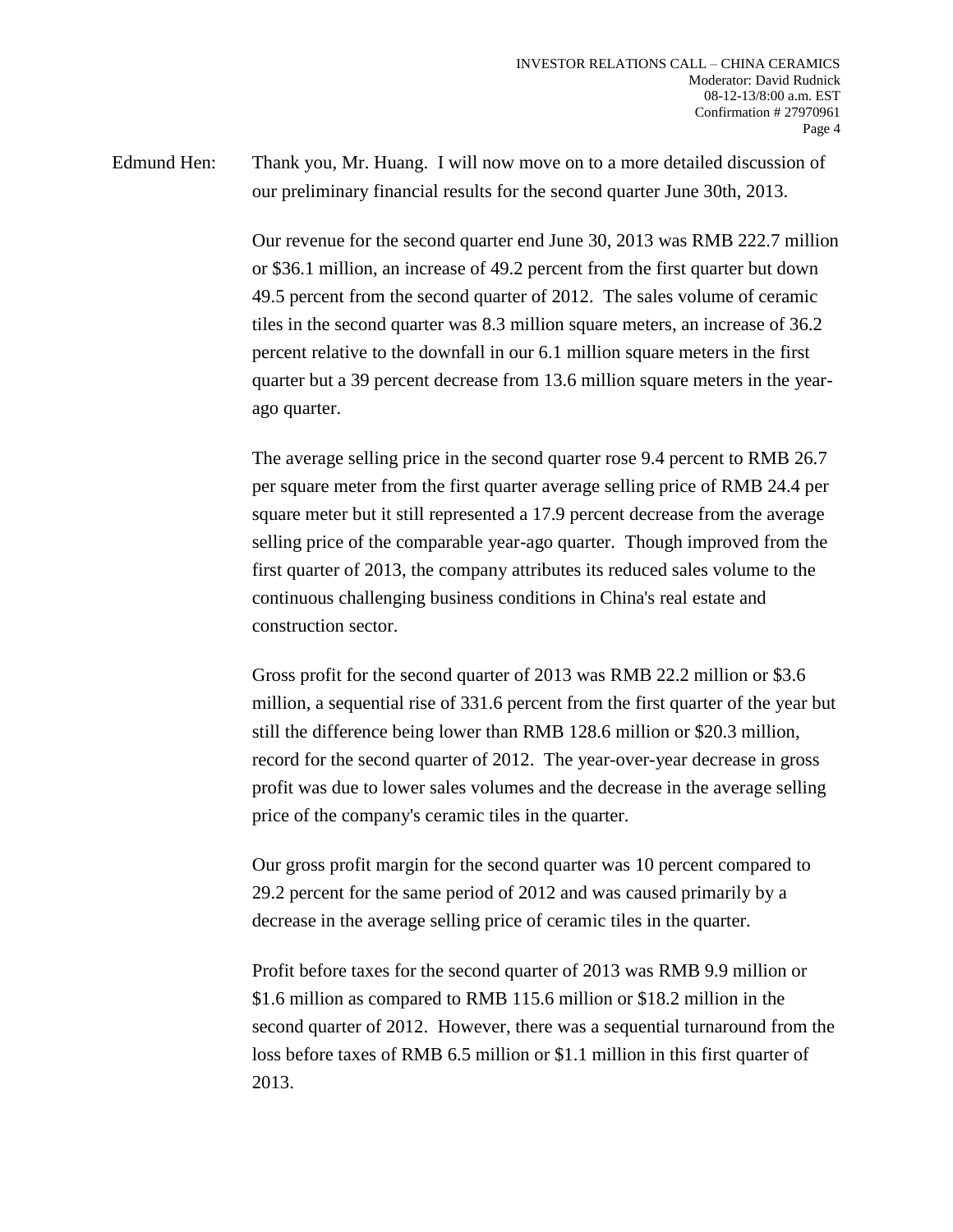Net profit for the second quarter of 2013 was RMB 9.6 million or \$1.5 million as compared to RMB 86.1 million or \$13.6 million in the same period of 2012. The year-over-year decrease in net profit was the result of lower gross profits in the period. However, this also represented a sequential turnaround from the first quarter of the year of a net loss of RMB 5.4 million or \$0.9 million.

Earnings per fully diluted share were RMB 0.47 or \$0.08 for the second quarter of 2013 and was computed using 20.4 million shares. Non-GAAP net profits which excludes share-based compensation expenses was RMB 10.1 million or \$1.6 million in the second quarter of 2013 as compared to a net loss of RMB 4.6 million or \$0.7 million in the first quarter of the year, but down from a positive RMB 87.4 or \$ 13.8 million in the second quarter of 2012.

And non-GAAP earnings per fully diluted share which excludes share based compensation expenses was RMB 0.49 or \$0.08 in the second quarter of 2013 as compared to a loss of RMB 0.23 or \$0.04 in the first quarter of the year and diluted non-GAAP EPS of RMB 4.28 or \$0.67 in the second quarter of 2012.

For the six months ended June 30, 2013, revenue was RMB 271.9 million or \$60.1 million, a decrease of 54.3 percent that's compared to the six month ended June 30, 2012. Gross profit was RMB 27.3 million or \$4.4 million, down 88.7 percent from the same period of 2012. Gross margin for the six months ended June 30, 2013 was 7.3 percent compared to 29.7 percent for the same period of 2012. Net profit for the six months ended June 30, 2013 was RMB 4.2 million or \$0.7 million down 97.3 percent from the same period of 2012. Non-GAAP net profit which exclude share based compensation expenses was RMB \$5.4 million or \$0.9 million, a decrease of 96.6 percent from the six month ended June 30, 2012. Fully diluted EPS for the six month ended June 30, 2013 was RMB 0.21 or \$0.03. On a non-GAAP basis, fully diluted EPS was RMB 0.27 or \$0.04.

Turning to our balance sheet, as of June 30, 2013, we had cash and bank balances of RMB 217.4 million or \$35.4 million, compared to RMB 89.4 million or \$14.4 million as of December 31, 2012. The increase in cash and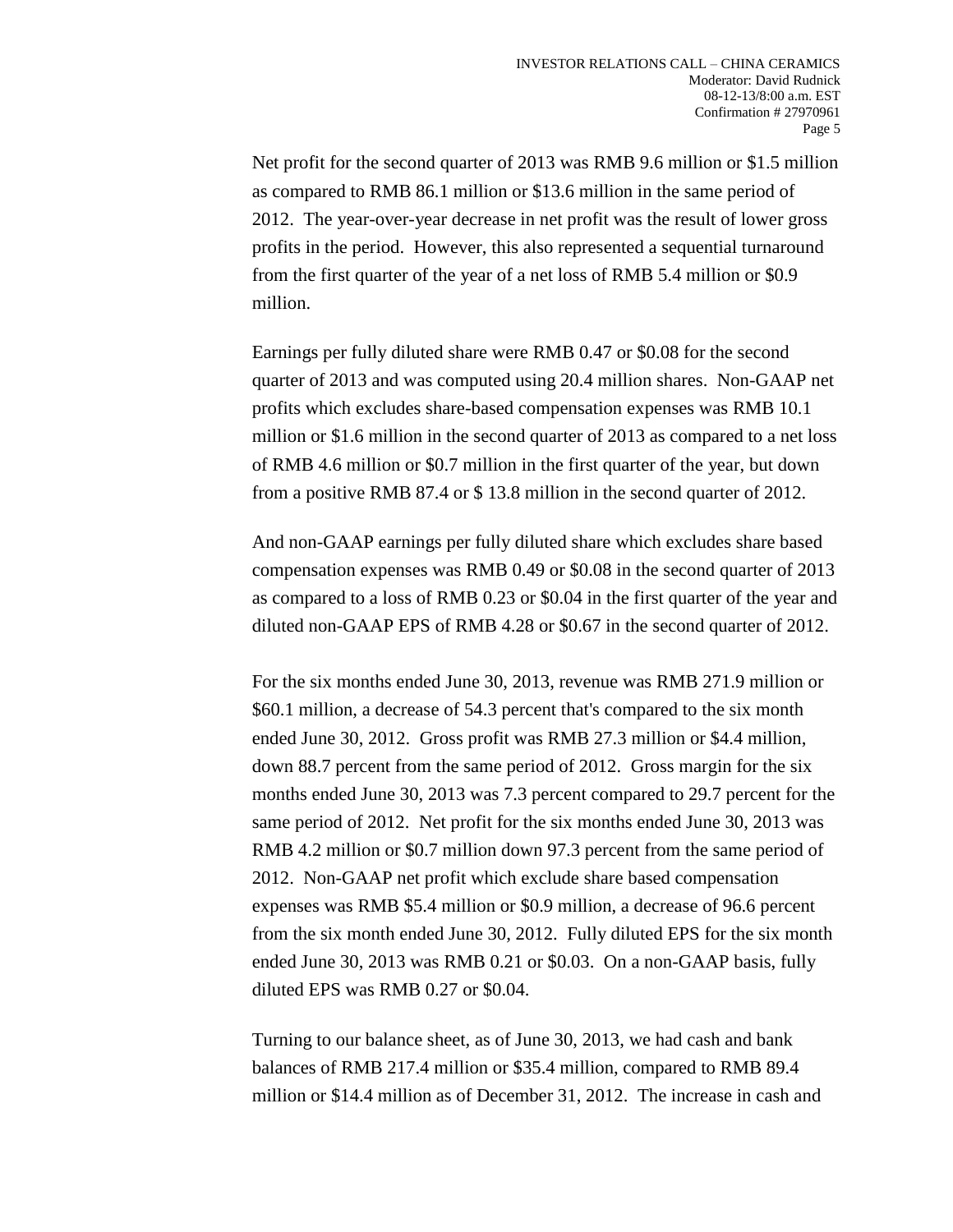bank balances was a result of a reduced level of receivables and an increase in bank borrowings received in the second quarter of 2013.

As of the end of the second quarter, our total debt was RMB 75.6 million or \$12.3 million as compared to a total debt with RMB 60.0 million or \$9.6 million as of year-end fiscal 2012.

As of June 30, 2013, we had an inventory turnover of 133 days compared to 111 days as of December 31, 2012. The increase in inventory turnover reflects the decrease in sales volume of ceramic tiles, which resulted in slower moving of finished goods at June 2013 and the price reductions in the first six months of 2013. The methodology for the second quarter of 2013 uses cost of sales for the trailing 12 months, consistent with what was used in the previous period.

Trade receivables turnover was 147 days as of June 30, 2013 compared with 119 days as of December 31, 2012. The methodology for the second quarter of 2013 uses revenue for the trailing 12 months, consistent with what was used in the previous period. The company extended the credit period for certain customers to 150 days to address funding pressures of those customers since the quarter end December 31, 2012.

Moving on to our outlook, as discussed by our CEO, Mr. Huang, although the economic climate for real estate development and construction in China improved in the second quarter, the company is being conservative as to when to deploy unused plant capacity.

The company is currently utilizing plant facility capable of producing 28 million square meters of ceramic tiles annually out of annual production capacity of out of 72 million square meters that is available to the company.

As a result of a better market environment, we experienced gain in both our sales volume and average selling price in the first quarter of 2013 relative to the first quarter. Although we still have some room to go to match year-ago metrics, the company's sales volume was 8.3 square meters of ceramic tiles in the second quarter of 2013, an increase of 36.2 percent as compared to the first quarter and the average selling price of the company's ceramic tiles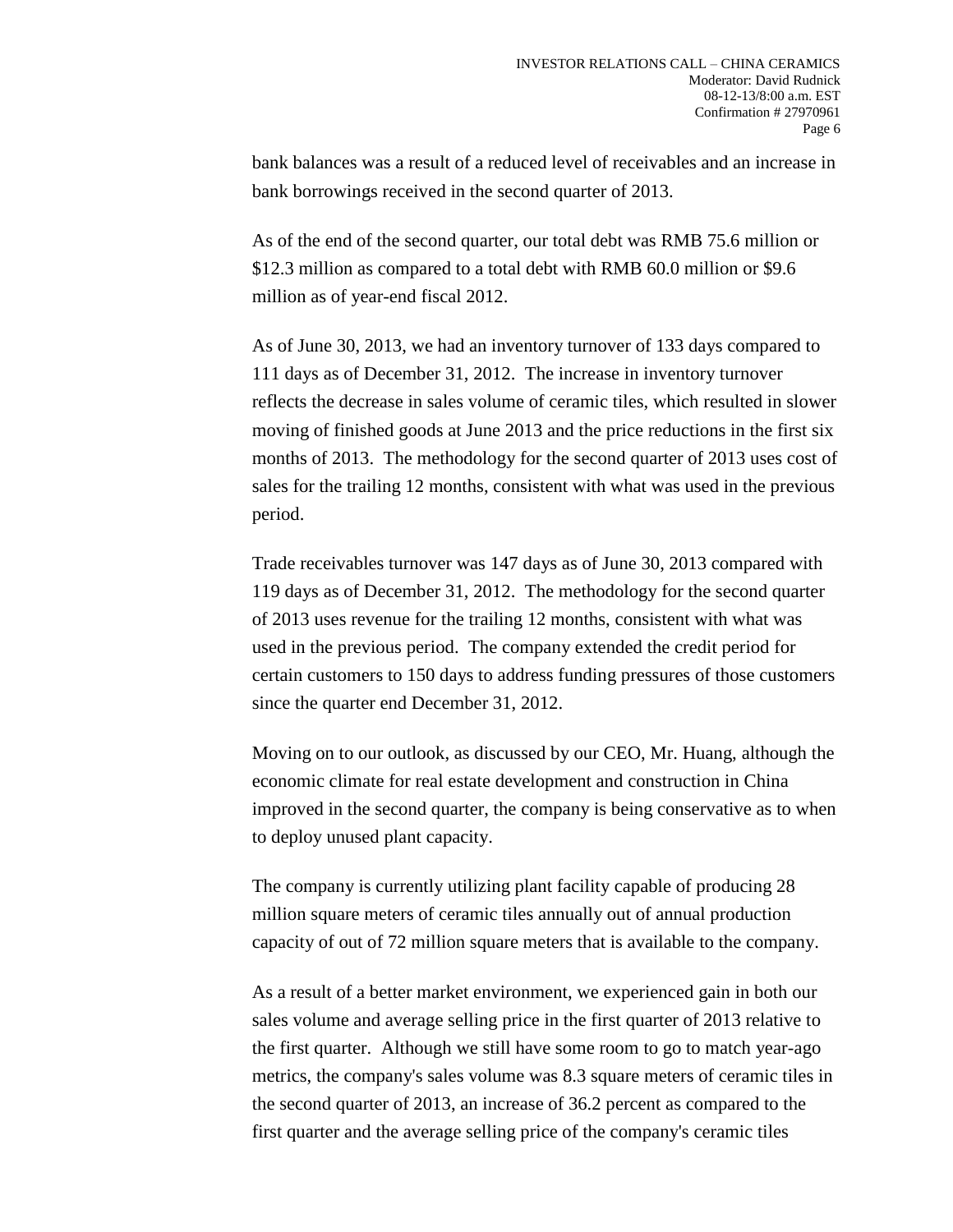increased 9.4 percent quarter-to-quarter. As many of you recall, we experienced an increase in our average selling price or ASP in February and March from the lows that occurred in the December to January timeframe, where we reduced our average selling price in order to meet competitors' sharp discounting and retain market share.

As indicated, the company's sales volume was 8.3 million square meters of ceramic tiles in the second quarter of 2013, and the company estimates that its sales volume of ceramic tiles in July and August of 2013 will be approximately 8.8 million square meters. In addition, the company's estimate of its average selling price of RMB 27.3 per square meter of ceramic tiles for July and August 2013 represents a 2.2 percent increase from its average selling price of RMB 26.7 per square meters of ceramic tiles in the second quarter of 2013.

As of June 30, 2013, the company's backlog of orders for delivery in July and August of 2013 is approximately RMB 240.43 million or \$39.2 million, or 82.1 percent of the approximately RMB 292.78 million or \$47.7 million of backlog of orders for delivery for the same period of 2012.

As widely reported, China's real estate sector has been under price pressure due to speculative buying activities and there have been reports of possible government policies intend to rein in rising prices. The company believes that uncertainty as to government policy has contributed to general slowdown in the real estate and construction sectors in China as customers could be deferring orders and are waiting to see what new government measures to counter speculation might be. Previous government regulations to limit speculation especially in Tier I cities have included limiting home purchases, narrowing credit to developers and tightening on down payment requirements. However, recent signals portend an improved real estate sector with new construction levels reported to be within reasonable levels as deemed by the government.

In terms of construction sectors' long-term fundamentals, as stated by Mr. Huang, we believe that China's urbanization trend will continue into foreseeable future and will stimulate the building of new residential properties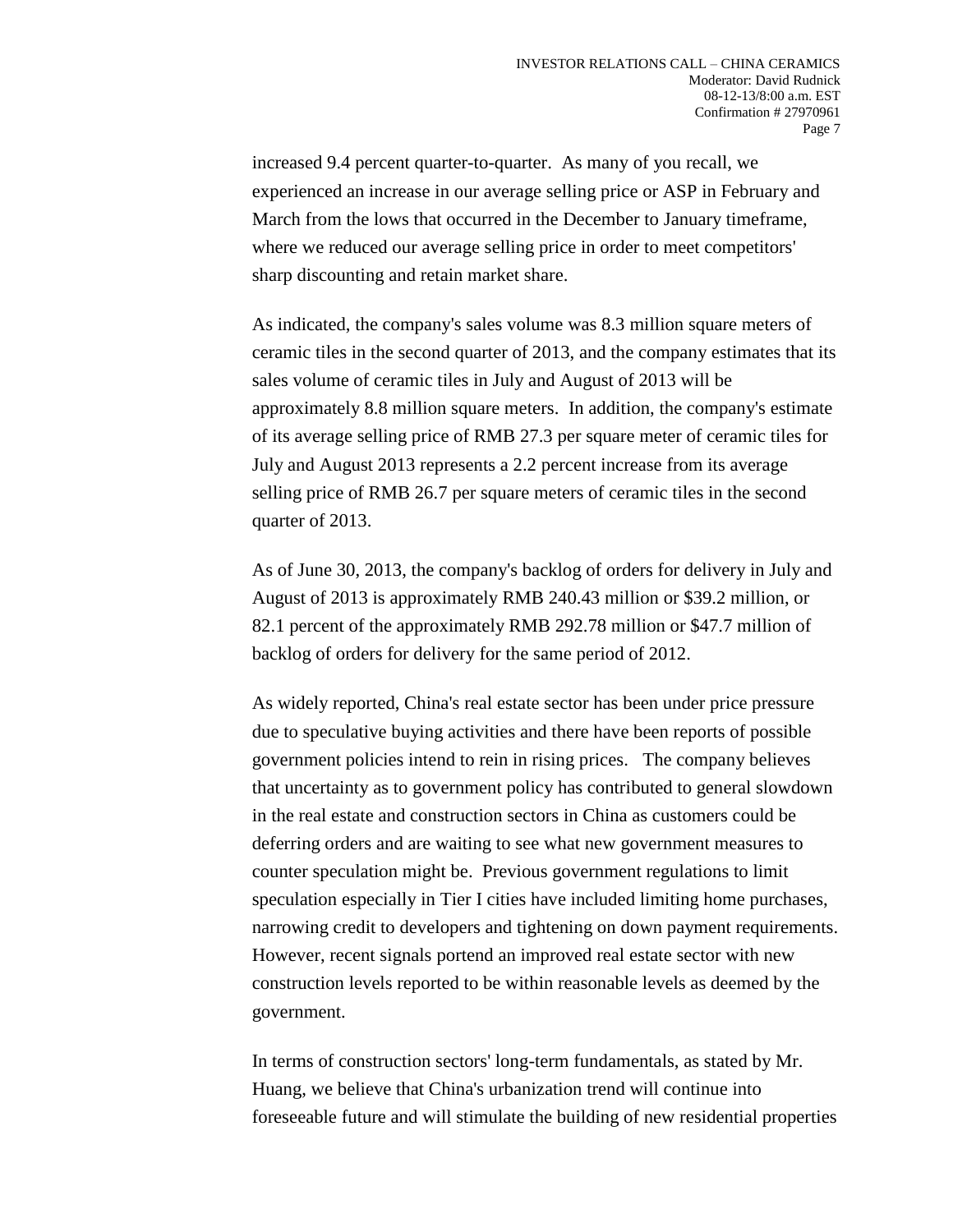in China, while government supports for an increase in both affordable and senior housing should also generate opportunity for real estate development companies. An additional potential boom for construction is needed for some China's existing housing stock to be upgraded to meet today's market standards.

We have been able to weather the challenging market condition and slow – lowering demand by shifting our sales and results among our wide range of product offerings. Further, we believe that our ability to augment this mix from our research and development program also gives us a sustainable competitive advantage. China Ceramics new plants facility offer new design and product capabilities that has substantive competitive edge, as well as the ability to market new and creative building material solutions to it customers.

We will continue to stay very close to our customers and work with them to meet their building materials needs, as well as to operate efficiency so as to generate solid return for our shareholders.

With that, we would like to open up the call to any questions, pertaining to our second quarter's financial and operating performance. Operator?

Operator: At this time if you have a question, please press star then the number one on your telephone keypad. We'll pause for a moment to compile the Q&A roster. The first question is from Howard Flinker of Flinker & Company.

Howard Flinker: Edmund, hi.

Edmund Hen: Hi. Hello Howard Flinker.

Howard Flinker: Hi. I hear that some of your small competitors have gone out of business, is that true?

Edmund Hen: Yes. Some of the – our small competitors have gone out of the business already.

Howard Flinker: So, some of that business is available for everybody, including China Ceramics.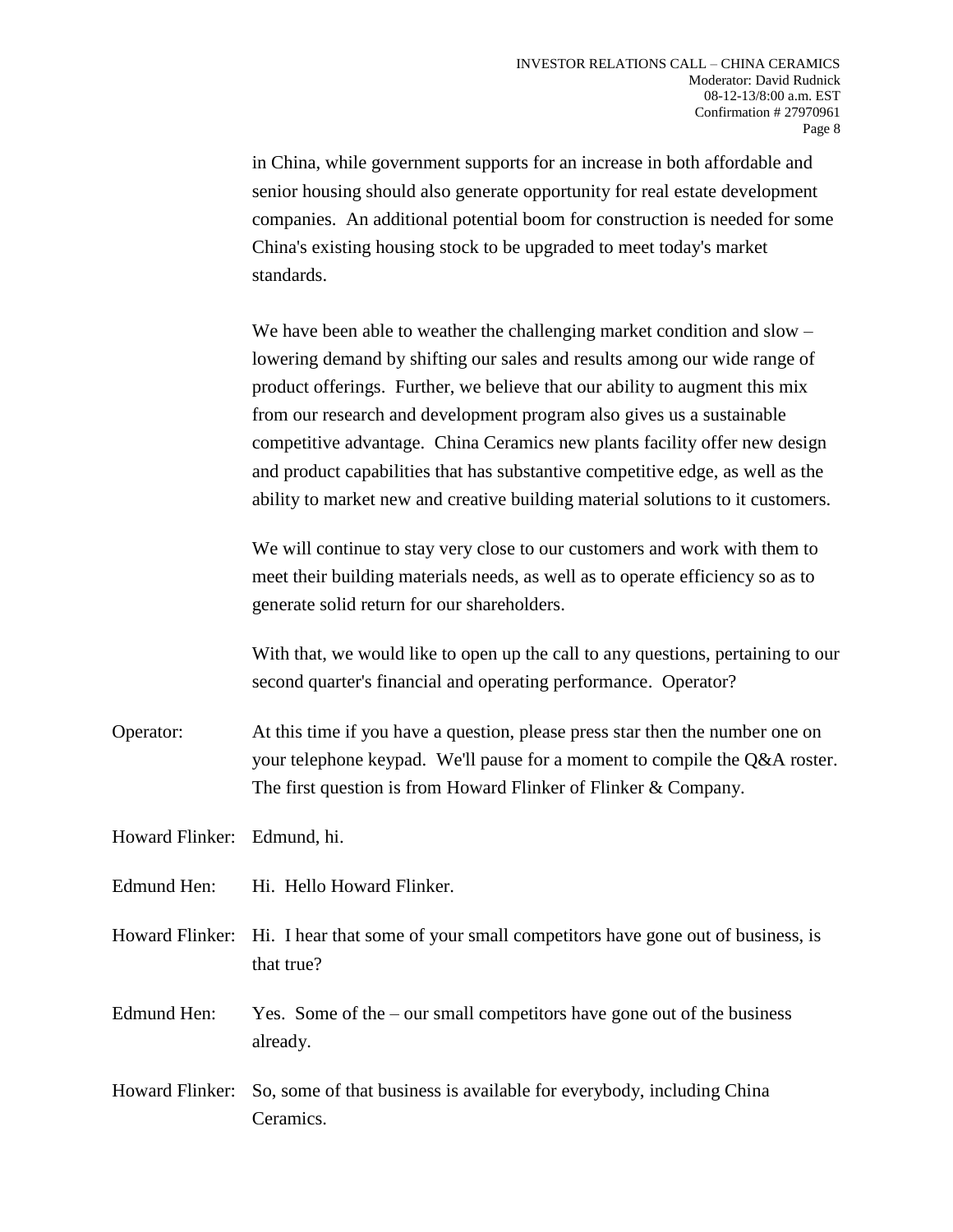Edmund Hen: Yes.

- Howard Flinker: I also hear that some other customers some other competitors are being pressured by the banks to close because the banks don't think they can continue in business, is that also true?
- Edmund Hen: Yes. There are also from the banks have some pressures from banks to pressure small competitors, too.
- Howard Flinker: So you might be able to get some of that business too.
- Edmund Hen: Yes. If the market goes smoothly.
- Howard Flinker: Yeah. Right. So that's an addition to what's already going on in the upturn in demand. That's pretty encouraging. I don't have any other questions.
- Edmund Hen: Thank you very much.
- Howard Flinker: Thanks.
- Operator: Again, to ask a question, please press star then the number one on your telephone keypad. The next question is from line of James Huang of Oppenheimer.
- James Huang: Jia hi.
- Jia Huang: Hi.
- James Huang: My question is a follow up to Howard Flinker's question. I'm wondering have you done anything yet to go after any of this business from some of your smaller competitors.
- Edmund Hen: Well, we're still working with our distributors and our marketing team, still promoting our products for some or recently we have obtained this China's 500 most valuable brands and we are still promoting ourselves to be one of the best solid producers to our customers to  $-$  in order to  $-$  have have some more orders from the market.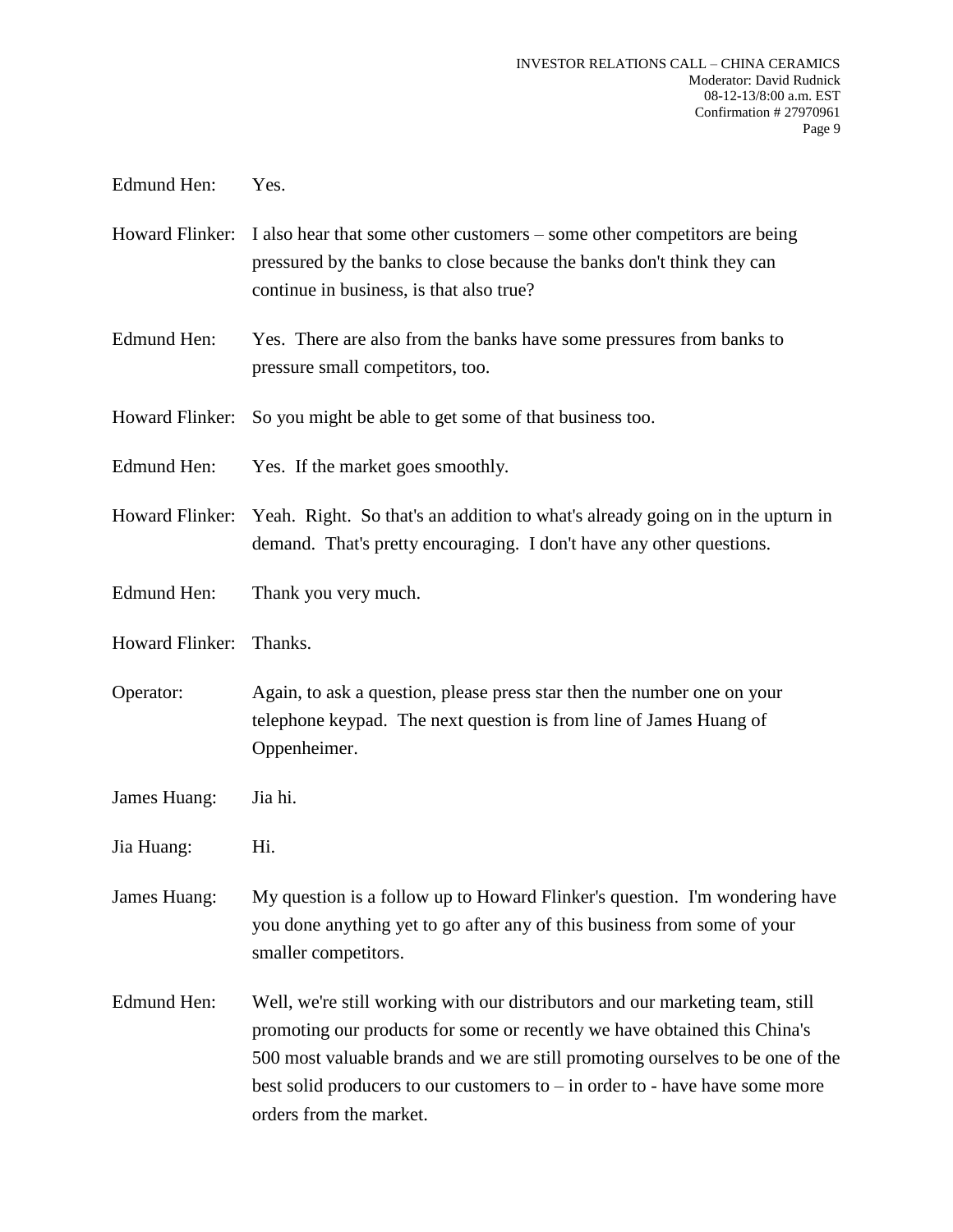- James Huang: Okay. Let me serve extend this. I think, you should be saying that some of the business will naturally come to you because customers will be concerned about who they were buying from and they'll be aware of the fact that you are one of the most recognizable brands and will simply gravitate toward you. Is that true?
- Edmund Hen: Yeah. Some of these customers will come to us directly.
- James Huang: Have you considered making any deals though with some of the smaller competitors, taking advantage of your better situation?
- Edmund Hen: Yeah. We stand for a very good position to have the new contracts from this type of the customers. But yeah it's just – I think the market just share some of its customer base.
- James Huang: And if that happens, I suppose, there would be announcement about it from you.
- Edmund Hen: Yeah.
- James Huang: Okay. And last question is do you have any comment about the overall outlook for the business internationally and in China, do you feel that there is a risk of dramatically increased softness in China or not?
- Edmund Hen: Of course, we are working very hard in China. And at the same time, we also try to export some export sale to overseas.
- James Huang: Have you given any thought to coming to America?
- Edmund Hen: Sorry?
- James Huang: Have you given any thought to selling your products in the United States?
- Edmund Hen: Yeah. We are still investigating on this topic and we actually have sent some of our products to overseas like, for example, to U.S. and we are still exploring this market.
- James Huang: Okay. Well, thank you.